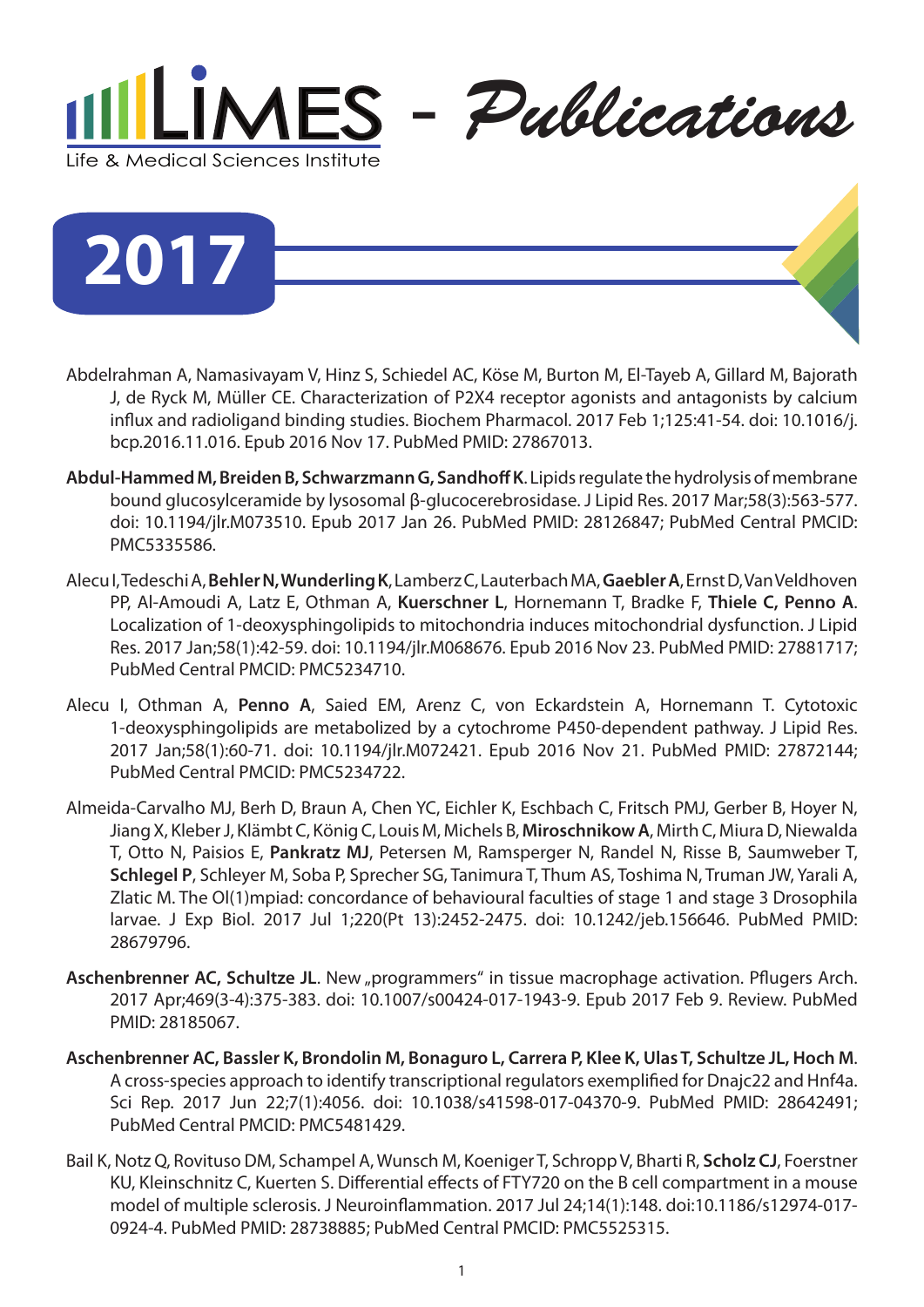- **Bajorath J**. Representation and identification of activity cliffs. Expert Opin Drug Discov. 2017 Sep;12(9):879-883. doi: 10.1080/17460441.2017.1353494. Epub 2017 Jul 12. PubMed PMID: 28685615.
- **Bajorath J**. Computational scaffold hopping: cornerstone for the future of drug design? Future Med Chem. 2017 May;9(7):629-631. doi: 10.4155/fmc-2017-0043. Epub 2017 May 9. PubMed PMID: 28485634.
- **Bajorath J**. Expanding the chemical information science gateway. F1000Res. 2017 Sep 27;6:1764. doi: 10.12688/f1000research.12772.1. eCollection 2017. PubMed PMID: 29043072; PubMed Central PMCID: PMC5621098.
- **Bajorath J**. Compound Data Mining for Drug Discovery. Methods Mol Biol. 2017;1526:247-256. PubMed PMID: 27896746.
- **Bajorath J**. Molecular Similarity Concepts for Informatics Applications. Methods Mol Biol. 2017;1526:231- 245. PubMed PMID: 27896745.
- **Beyer M**, Huehn J. Epigenetic orchestration of thymic T(reg) cell development. Nat Immunol. 2017 Jan 19;18(2):144-146. doi: 10.1038/ni.3660. PubMed PMID: 28102221.
- Bilkei-Gorzo A, Albayram O, **Draffehn A**, Michel K, Piyanova A, Oppenheimer H, Dvir-Ginzberg M, Rácz I, **Ulas T**, Imbeault S, Bab I, **Schultze JL**, Zimmer A. A chronic low dose of Δ(9)-tetrahydrocannabinol (THC) restores cognitive function in old mice. Nat Med. 2017 Jun;23(6):782-787. doi: 10.1038/ nm.4311. Epub 2017 May 8. PubMed PMID: 28481360.
- Brewitz A, Eickhoff S, Dähling S, **Quast T**, Bedoui S, Kroczek RA, Kurts C, Garbi N, Barchet W, Iannacone M, Klauschen F, **Kolanus W**, Kaisho T, Colonna M, Germain RN, Kastenmüller W. CD8(+) T Cells Orchestrate pDC-XCR1(+) Dendritic Cell Spatial and Functional Cooperativity to Optimize Priming. Immunity. 2017 Feb 21;46(2):205-219. doi: 10.1016/j.immuni.2017.01.003. Epub 2017 Feb 9. PubMed PMID: 28190711; PubMed Central PMCID: PMC5362251.
- **Bülow MH, Wingen C**, Senyilmaz D, **Gosejacob D, Sociale M, Bauer R, Schulze H, Sandhoff K**, Teleman AA, **Hoch M, Sellin J**. Unbalanced lipolysis results in lipotoxicity and mitochondrial damage in peroxisome-deficient Pex19 mutants. Mol Biol Cell. 2018 Feb 15;29(4):396-407. doi: 10.1091/mbc. E17-08-0535. Epub 2017 Dec 27. PubMed PMID: 29282281.
- Cabukusta B, Kol M, Kneller L, Hilderink A, **Bickert A**, Mina JG, Korneev S, Holthuis JC. ER residency of the ceramide phosphoethanolamine synthase SMSr relies on homotypic oligomerization mediated by its SAM domain. Sci Rep. 2017 Jan 25;7:41290. doi: 10.1038/srep41290. PubMed PMID: 28120887; PubMed Central PMCID: PMC5264588.
- Camell CD, **Sander J**, Spadaro O, Lee A, Nguyen KY, Wing A, Goldberg EL, Youm YH, Brown CW, Elsworth J, Rodeheffer MS, **Schultze JL**, Dixit VD. Inflammasome-driven catecholamine catabolism in macrophages blunts lipolysis during ageing. Nature. 2017 Oct 5;550(7674):119-123. doi: 10.1038/ nature24022. Epub 2017 Sep 27. PubMed PMID: 28953873; PubMed Central PMCID: PMC5718149.
- **Centola M, Valero J, Famulok M**. Allosteric Control of Oxidative Catalysis by a DNA Rotaxane Nanostructure. J Am Chem Soc. 2017 Nov 15;139(45):16044-16047. doi: 10.1021/jacs.7b08839. Epub 2017 Nov 1. PubMed PMID: 29058418.
- Channar PA, Shah SJ, Hassan S, Nisa ZU, Lecka J, Sévigny J, **Bajorath J**, Saeed A, Iqbal J. Isonicotinohydrazones as inhibitors of alkaline phosphatase and ecto-5'-nucleotidase. Chem Biol Drug Des. 2017 Mar;89(3):365-370. doi: 10.1111/cbdd.12861. Epub 2016 Oct 26. PubMed PMID: 27589035.
- **Cirovic B**, Schönheit J, Kowenz-Leutz E, Ivanovska J, Klement C, Pronina N, Bégay V, Leutz A. C/EBP-Induced Transdifferentiation Reveals Granulocyte-Macrophage Precursor-like Plasticity of B Cells. Stem Cell Reports. 2017 Feb 14;8(2):346-359. doi: 10.1016/j.stemcr.2016.12.015. Epub 2017 Jan 19.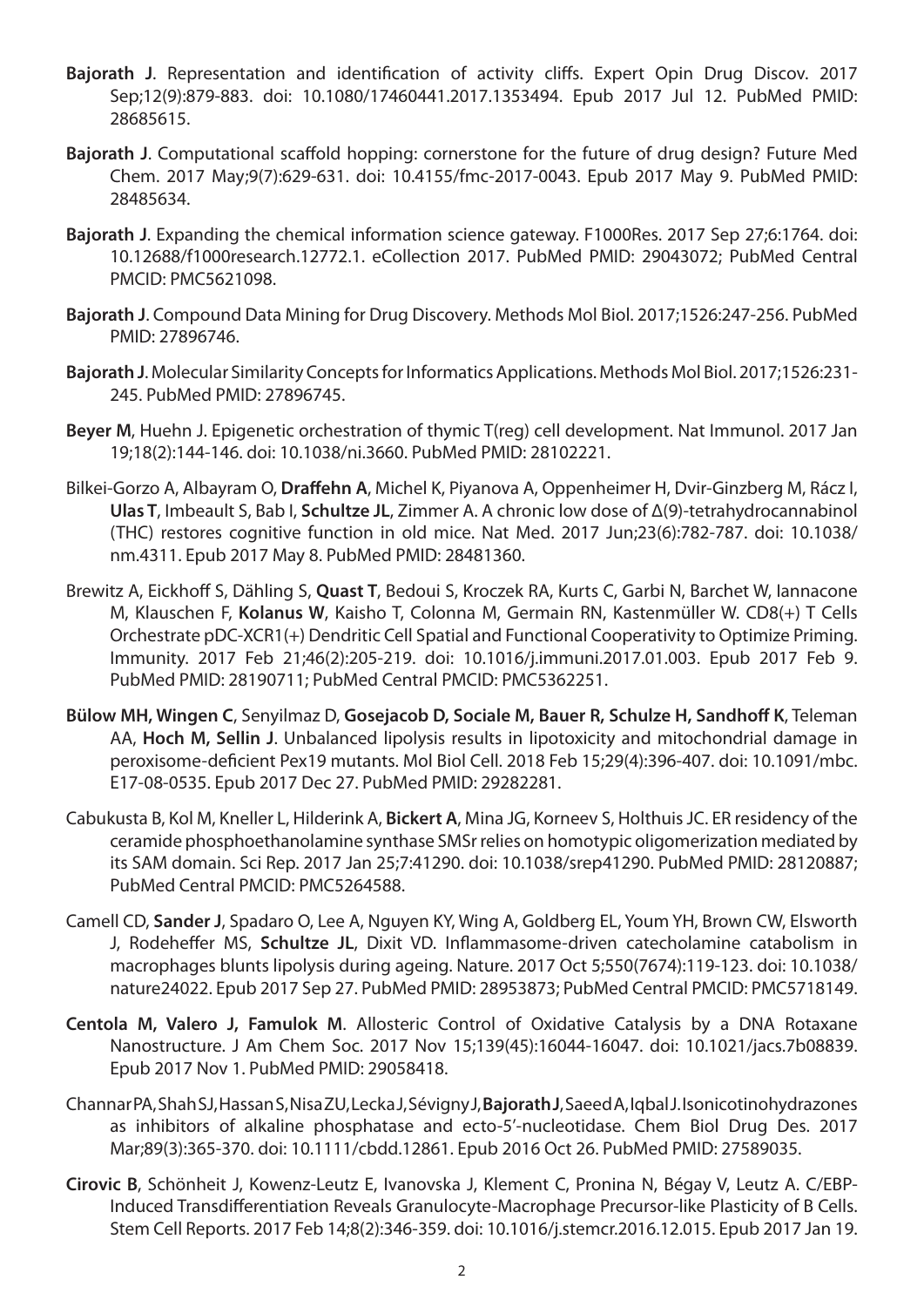- **Civit L, Taghdisi SM, Jonczyk A, Haßel SK**, Gröber C, Blank M, Stunden HJ, **Beyer M, Schultze J**, Latz E, **Mayer G**. Systematic evaluation of cell-SELEX enriched aptamers binding to breast cancer cells. Biochimie. 2018 Feb;145:53-62. doi: 10.1016/j.biochi.2017.10.007. Epub 2017 Oct 18. PubMed PMID: 29054799.
- Cossarizza A, Chang HD, Radbruch A, Akdis M, Andrä I, Annunziato F, Bacher P, Barnaba V, Battistini L, Bauer WM, Baumgart S, Becher B, Beisker W, Berek C, Blanco A, Borsellino G, Boulais PE, Brinkman RR, Büscher M, Busch DH, Bushnell TP, Cao X, Cavani A, Chattopadhyay PK, Cheng Q, Chow S, Clerici M, Cooke A, Cosma A, Cosmi L, Cumano A, Dang VD, Davies D, De Biasi S, Del Zotto G, Della Bella S, Dellabona P, Deniz G, Dessing M, Diefenbach A, Di Santo J, Dieli F, Dolf A, Donnenberg VS, Dörner T, Ehrhardt GRA, Endl E, Engel P, Engelhardt B, Esser C, Everts B, Dreher A, Falk CS, Fehniger TA, Filby A, Fillatreau S, Follo M, **Förster I**, Foster J, Foulds GA, Frenette PS, Galbraith D, Garbi N, García-Godoy MD, Geginat J, Ghoreschi K, Gibellini L, Goettlinger C, Goodyear CS, Gori A, Grogan J, Gross M, Grützkau A, Grummitt D, Hahn J, Hammer Q, Hauser AE, Haviland DL, Hedley D, Herrera G, Herrmann M, Hiepe F, Holland T, Hombrink P, Houston JP, Hoyer BF, Huang B, Hunter CA, Iannone A, Jäck HM, Jávega B, Jonjic S, Juelke K, Jung S, Kaiser T, Kalina T, Keller B, Khan S, Kienhöfer D, Kroneis T, Kunkel D, Kurts C, Kvistborg P, Lannigan J, Lantz O, Larbi A, LeibundGut-Landmann S, Leipold MD, Levings MK, Litwin V, Liu Y, Lohoff M, Lombardi G, Lopez L, Lovett-Racke A, Lubberts E, Ludewig B, Lugli E, Maecker HT, Martrus G, Matarese G, Maueröder C, McGrath M, McInnes I, Mei HE, Melchers F, Melzer S, Mielenz D, Mills K, Mirrer D, Mjösberg J, Moore J, Moran B, Moretta A, Moretta L, Mosmann TR, Müller S, Müller W, Münz C, Multhoff G, Munoz LE, Murphy KM, Nakayama T, Nasi M, Neudörfl C, Nolan J, Nourshargh S, O'Connor JE, Ouyang W, Oxenius A, Palankar R, Panse I, Peterson P, Peth C, Petriz J, Philips D, Pickl W, Piconese S, Pinti M, Pockley AG, Podolska MJ, Pucillo C, Quataert SA, Radstake TRDJ, Rajwa B, Rebhahn JA, Recktenwald D, Remmerswaal EBM, Rezvani K, Rico LG, Robinson JP, Romagnani C, Rubartelli A, Ruckert B, Ruland J, Sakaguchi S, Sala-de-Oyanguren F, Samstag Y, Sanderson S, Sawitzki B, Scheffold A, Schiemann M, Schildberg F, Schimisky E, Schmid SA, Schmitt S, Schober K, Schüler T, Schulz AR, Schumacher T, Scotta C, Shankey TV, Shemer A, Simon AK, Spidlen J, Stall AM, Stark R, Stehle C, Stein M, Steinmetz T, Stockinger H, Takahama Y, Tarnok A, Tian Z, Toldi G, Tornack J, Traggiai E, Trotter J, Ulrich H, van der Braber M, van Lier RAW, Veldhoen M, Vento-Asturias S, Vieira P, Voehringer D, Volk HD, von Volkmann K, Waisman A, Walker R, Ward MD, Warnatz K, Warth S, Watson JV, Watzl C, Wegener L, Wiedemann A, Wienands J, Willimsky G, Wing J, Wurst P, Yu L, Yue A, Zhang Q, Zhao Y, Ziegler S, Zimmermann J. Guidelines for the use of flow cytometry and cell sorting in immunological studies. Eur J Immunol. 2017 Oct;47(10):1584-1797. doi: 10.1002/eji.201646632. PubMed PMID: 29023707.
- **Dimova D, Stumpfe D, Bajorath J**. Computational design of new molecular scaffolds for medicinal chemistry, part II: generalization of analog series-based scaffolds. Future Sci OA. 2017 Nov 30;4(2):FSO267. doi: 10.4155/fsoa-2017-0102. eCollection 2018 Feb. PubMed PMID: 29379641; PubMed Central PMCID: PMC5778380.
- **Dimova D, Bajorath J**. Assessing Scaffold Diversity of Kinase Inhibitors Using Alternative Scaffold Concepts and Estimating the Scaffold Hopping Potential for Different Kinases. Molecules. 2017 May 3;22(5). pii: E730. doi: 10.3390/molecules22050730. PubMed PMID: 28467353.
- **Dimova D, Bajorath J**. Is scaffold hopping a reliable indicator for the ability of computational methods to identify structurally diverse active compounds? J Comput Aided Mol Des. 2017 Jul;31(7):603- 608. doi: 10.1007/s10822-017-0032-7. Epub 2017 Jun 16. PubMed PMID: 28623485.
- Domenyuk V, Zhong Z, Stark A, Xiao N, O'Neill HA, Wei X, Wang J, Tinder TT, Tonapi S, Duncan J, Hornung T, Hunter A, Miglarese MR, Schorr J, Halbert DD, Quackenbush J, Poste G, Berry DA, **Mayer G**, **Famulok M**, Spetzler D. Plasma Exosome Profiling of Cancer Patients by a Next Generation Systems Biology Approach. Sci Rep. 2017 Feb 20;7:42741. doi: 10.1038/srep42741. PubMed PMID: 28218293; PubMed Central PMCID: PMC5316983.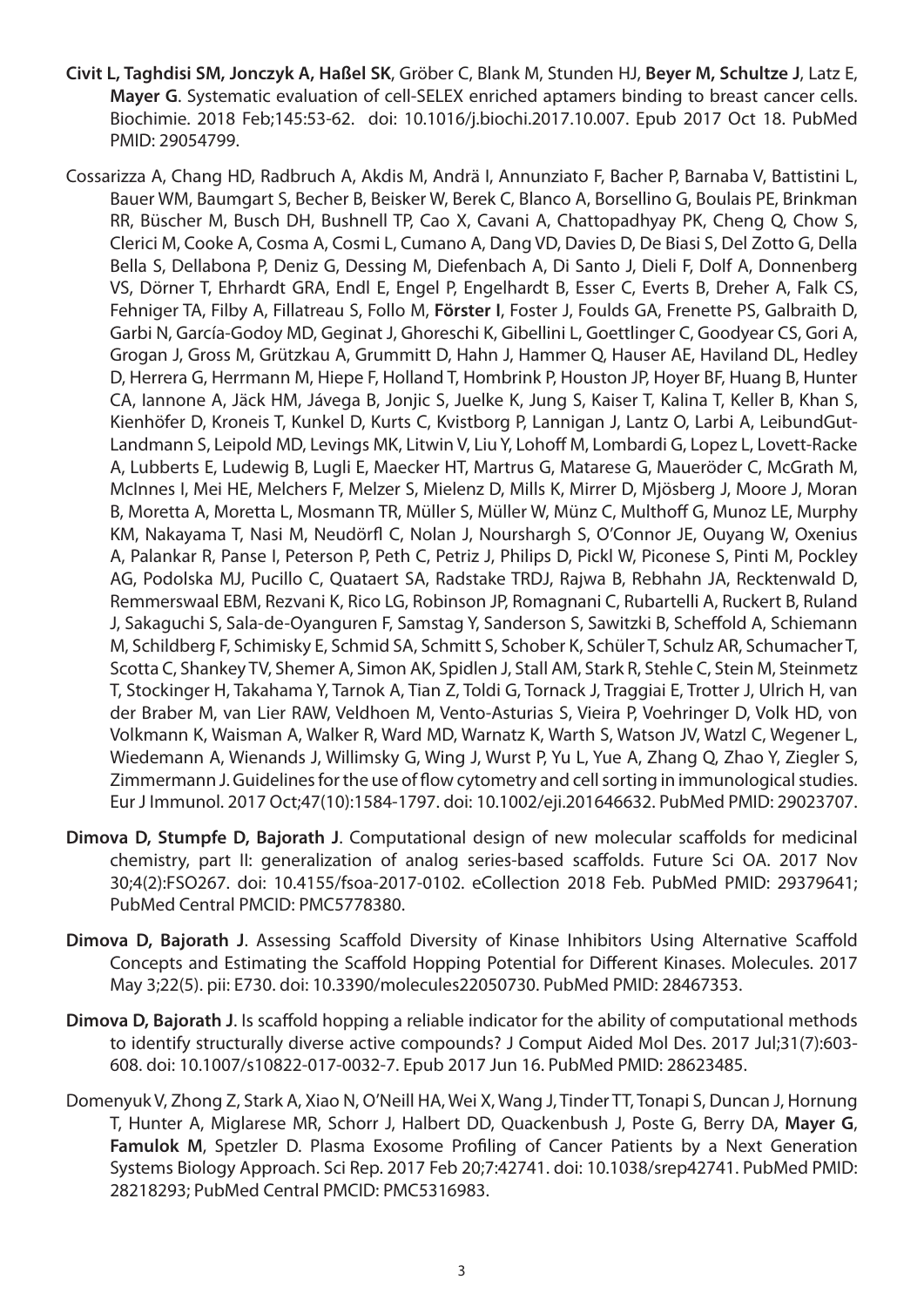- **Eggert F, Kulikov K, Domnick C, Leifels P, Kath-Schorr S**. Iluminated by foreign letters Strategies for site-specific cyclopropene modification of large functional RNAs via in vitro transcription. Methods. 2017 May 1;120:17-27. doi: 10.1016/j.ymeth.2017.04.021. Epub 2017 Apr 26. PubMed PMID: 28454775.
- **Eppler FJ, Quast T, Kolanus W**. Dynamin2 controls Rap1 activation and integrin clustering in human T lymphocyte adhesion. PLoS One. 2017 Mar 8;12(3):e0172443. doi: 10.1371/journal.pone.0172443. eCollection 2017. PubMed PMID: 28273099; PubMed Central PMCID: PMC5342215.
- **Faßbender S, Opitz FV, Johnen S, Förster I, Weighardt H**. MyD88 Contributes to Staphylococcal Enterotoxin B-Triggered Atopic Dermatitis-Like Skin Inflammation in Mice. J Invest Dermatol. 2017 Aug;137(8):1802-1804. doi: 10.1016/j.jid.2017.04.015. Epub 2017 Apr 28. PubMed PMID: 28457911.
- Fast LA, Lieber D, **Lang T**, Florin L. Tetraspanins in infections by human cytomegalo- and papillomaviruses. Biochem Soc Trans. 2017 Apr 15;45(2):489-497. doi: 10.1042/BST20160295. Review. PMID: 28408489
- Fülle L, Steiner N, Funke M, Gondorf F, Pfeiffer F, Siegl J, Opitz FV, Haßel SK, Erazo AB, Schanz O, Stunden HJ, Blank M, Gröber C, Händler K, Beyer M, Weighardt H, Latz E, Schultze JL, Mayer G, Förster I. RNA Aptamers Recognizing Murine CCL17 Inhibit T Cell Chemotaxis and Reduce Contact Hypersensitivity In Vivo. Mol Ther. 2018 Jan 3;26(1):95-104. doi: 10.1016/j.ymthe.2017.10.005. Epub 2017 Oct 13. PubMed PMID: 29103909; PubMed Central PMCID: PMC5763148.
- Galuppo P, Vettorazzi S, Hövelmann J, **Scholz CJ**, Tuckermann JP, Bauersachs J, Fraccarollo D. The glucocorticoid receptor in monocyte-derived macrophages is critical for cardiac infarct repair and remodeling. FASEB J. 2017 Nov;31(11):5122-5132. doi: 10.1096/fj.201700317R. Epub 2017 Aug 2. PubMed PMID: 28768721; PubMed Central PMCID: PMC5636710.
- **Gilberg E, Stumpfe D, Bajorath J**. Towards a systematic assessment of assay interference: Identification of extensively tested compounds with high assay promiscuity. Version 2. F1000Res. 2017 Aug 17 [revised 2017 Jan 1];6. pii: Chem Inf Sci-1505. doi: 10.12688/f1000research.12370.2. eCollection 2017. PubMed PMID: 28928939; PubMed Central PMCID: PMC5596351.
- Graf CGF, Schulz C, Schmälzlein M, Heinlein C, Mönnich M, Perkams L, Püttner M, Boos I, Hessefort M, Lombana Sanchez JN, Weyand M, Steegborn C, **Breiden B, Ross K, Schwarzmann G, Sandhoff K**, Unverzagt C. Synthetic Glycoforms Reveal Carbohydrate-Dependent Bioactivity of Human Saposin D. Angew Chem Int Ed Engl. 2017 May 2;56(19):5252-5257. doi: 10.1002/anie.201701362. Epub 2017 Apr 5. PubMed PMID: 28378443.
- Groh L, Keating ST, Joosten LAB, **Netea MG**, Riksen NP. Monocyte and macrophage immunometabolism in atherosclerosis. Semin Immunopathol. 2018 Feb;40(2):203-214. doi: 10.1007/s00281-017-0656- 7. Epub 2017 Oct 2. Review. PubMed PMID: 28971272; PubMed Central PMCID: PMC5809534.
- Hackstein CP, Assmus LM, Welz M, Klein S, Schwandt T, **Schultze J, Förster I, Gondorf F, Beyer M**, Kroy D, Kurts C, Trebicka J, Kastenmüller W, Knolle PA, Abdullah Z. Gut microbial translocation corrupts myeloid cell function to control bacterial infection during liver cirrhosis. Gut. 2017 Mar;66(3):507- 518. doi: 10.1136/gutjnl-2015-311224. Epub 2016 Jul 18. PubMed PMID: 27432540.
- Heine A, Held SAE, **Schulte-Schrepping J**, Wolff JFA, **Klee K, Ulas T, Schmacke NA**, Daecke SN, Riethausen K, **Schultze JL**, Brossart P. Generation and functional characterization of MDSC-like cells. Oncoimmunology. 2017 Feb 23;6(4):e1295203. doi: 10.1080/2162402X.2017.1295203. eCollection 2017. PubMed PMID: 28507805; PubMed Central PMCID: PMC5414884.
- Heinemann AS, Pirr S, Fehlhaber B, Mellinger L, Burgmann J, Busse M, Ginzel M, Friesenhagen J, von Köckritz-Blickwede M, **Ulas T**, von Kaisenberg CS, Roth J, Vogl T, Viemann D. In neonates S100A8/ S100A9 alarmins prevent the expansion of a specific inflammatory monocyte population promoting septic shock. FASEB J. 2017 Mar;31(3):1153-1164. doi: 10.1096/fj.201601083R. Epub 2016 Dec 19. PubMed PMID: 27993995.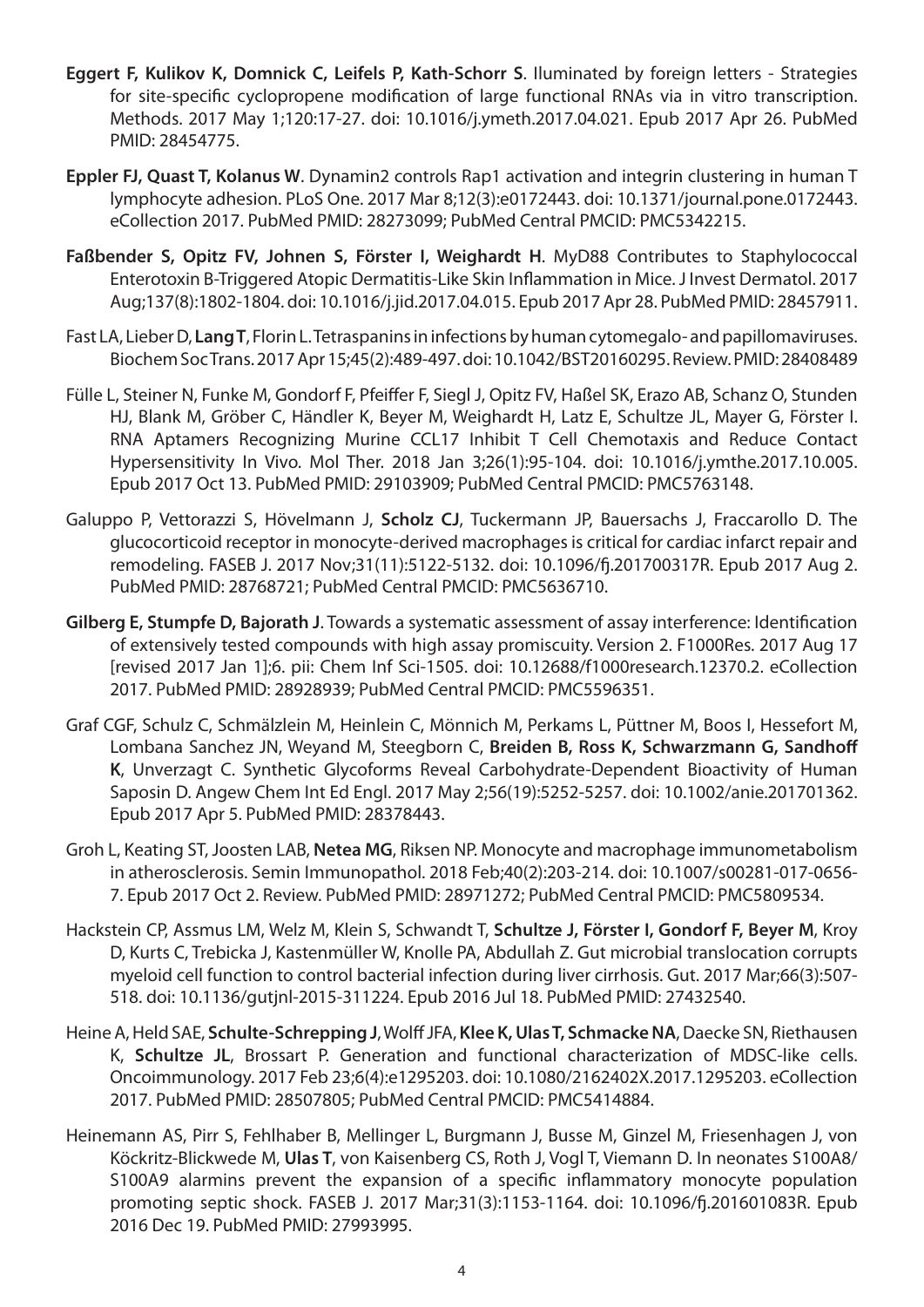- Hoeke G, Khedoe PPSJ, van Diepen JA, Pike-Overzet K, van de Ven B, Vazirpanah N, Mol I, Hiemstra PS, Staal FJT, Stienstra R, **Netea MG**, Dinarello CA, Rensen PCN, Berbée JFP. The Effects of Selective Hematopoietic Expression of Human IL-37 on Systemic Inflammation and Atherosclerosis in LDLr-Deficient Mice. Int J Mol Sci. 2017 Aug 9;18(8). pii: E1672. doi: 10.3390/ijms18081672. PubMed PMID: 28792474; PubMed Central PMCID: PMC5578062.
- Hösel M, Quasdorff M, Ringelhan M, Kashkar H, **Debey-Pascher S**, Sprinzl MF, Bockmann JH, Arzberger S, Webb D, von Olshausen G, Weber A, **Schultze JL**, Büning H, Heikenwalder M, Protzer U. Hepatitis B Virus Activates Signal Transducer and Activator of Transcription 3 Supporting Hepatocyte Survival and Virus Replication. Cell Mol Gastroenterol Hepatol. 2017 Jul 19;4(3):339-363. doi: 10.1016/j. jcmgh.2017.07.003. eCollection 2017 Nov. PMID: 28884137
- **Hofmann K**, Rodriguez-Rodriguez R, **Gaebler A**, Casals N, Scheller A, **Kuerschner L**. Astrocytes and oligodendrocytes in grey and white matter regions of the brain metabolize fatty acids. Sci Rep. 2017 Sep 7;7(1):10779. doi: 10.1038/s41598-017-11103-5. PubMed PMID: 28883484; PubMed Central PMCID: PMC5589817.
- **Hofmann K**, Lamberz C, **Piotrowitz K**, Offermann N, **But D**, Scheller A, Al-Amoudi A, **Kuerschner L**. Tanycytes and a differential fatty acid metabolism in the hypothalamus. Glia. 2017 Feb;65(2):231- 249. doi: 10.1002/glia.23088. Epub 2016 Oct 11. PubMed PMID: 27726181.
- **Homsi Y, Lang T**. The specificity of homomeric clustering of CD81 is mediated by its δ-loop. FEBS Open Bio. 2017 Jan 19;7(2):274-283. doi: 10.1002/2211-5463.12187. eCollection 2017 Feb. PubMed PMID: 28174692; PubMed Central PMCID: PMC5292664.
- **Hu Y, Jasial S, Gilberg E, Bajorath J**. Structure-Promiscuity Relationship Puzzles-Extensively Assayed Analogs with Large Differences in Target Annotations. AAPS J. 2017 May;19(3):856-864. doi: 10.1208/s12248-017-0066-8. Epub 2017 Mar 6. PubMed PMID: 28265982.
- **Hu Y, Bajorath J**. Entering the 'big data' era in medicinal chemistry: molecular promiscuity analysis revisited. Future Sci OA. 2017 Mar 6;3(2):FSO179. doi: 10.4155/fsoa-2017-0001. eCollection 2017 Jun. Review. PubMed PMID: 28670471; PubMed Central PMCID: PMC5481856.
- **Hu Y, Kunimoto R, Bajorath J**. Mapping of inhibitors and activity data to the human kinome and exploring promiscuity from a ligand and target perspective. Chem Biol Drug Des. 2017 Jun;89(6):834-845. doi: 10.1111/cbdd.12919. Epub 2017 Jan 30. PubMed PMID: 27933727.
- **Hu Y, Stumpfe D, Bajorath J**. Recent Advances in Scaffold Hopping. J Med Chem. 2017 Feb 23;60(4):1238- 1246. doi: 10.1021/acs.jmedchem.6b01437. Epub 2016 Dec 21. PubMed PMID: 28001064.
- Häußler D, Schulz-Fincke AC, Beckmann AM, Keils A, **Gilberg E**, Mangold M, **Bajorath J**, Stirnberg M, Steinmetzer T, Gütschow M. A Fluorescent-Labeled Phosphono Bisbenzguanidine As an Activity-Based Probe for Matriptase. Chemistry. 2017 Apr 19;23(22):5205-5209. doi: 10.1002/ chem.201700319. Epub 2017 Mar 28. PubMed PMID: 28370501.
- Jantsch J, **Schultze JL**, Kurts C. Immunophysiology: Macrophages as key regulators of homeostasis in various organs. Pflugers Arch. 2017 Apr;469(3-4):363-364. doi: 10.1007/s00424-017-1963-5. Epub 2017 Mar 15. PubMed PMID: 28299445.
- **Jasial S, Hu Y, Bajorath J**. How Frequently Are Pan-Assay Interference Compounds Active? Large-Scale Analysis of Screening Data Reveals Diverse Activity Profiles, Low Global Hit Frequency, and Many Consistently Inactive Compounds. J Med Chem. 2017 May 11;60(9):3879-3886. doi: 10.1021/acs. jmedchem.7b00154. Epub 2017 Apr 25. PubMed PMID: 28421750.
- **Karunakaran I, van Echten-Deckert G**. Sphingosine 1-phosphate A double edged sword in the brain. Biochim Biophys Acta. 2017 Sep;1859(9 Pt B):1573-1582. doi: 10.1016/j.bbamem.2017.03.008. Epub 2017 Mar 14. Review. PubMed PMID: 28315304.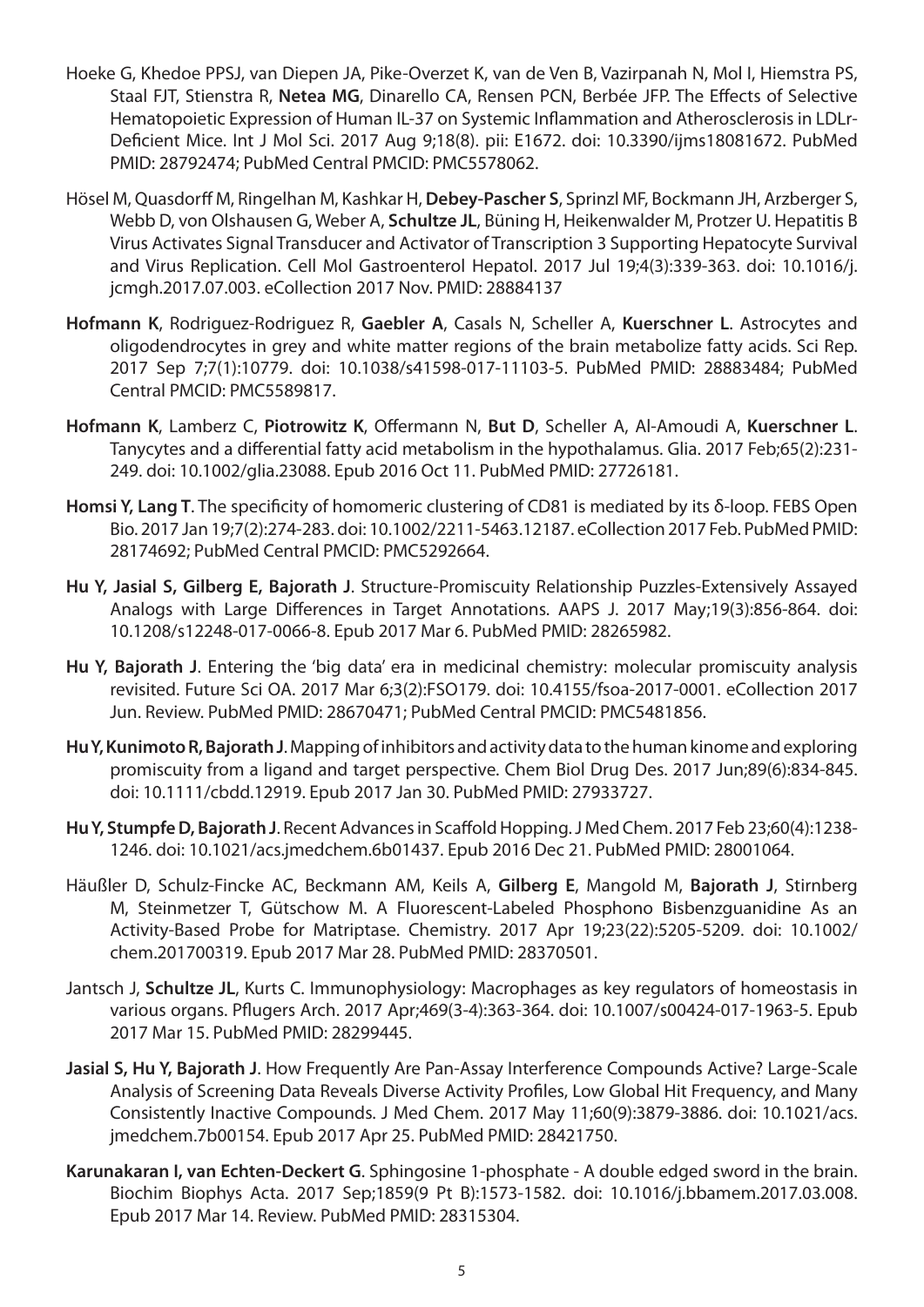- **Kayastha S, Kunimoto R**, Horvath D, Varnek A, **Bajorath J**. From bird's eye views to molecular communities: two-layered visualization of structure-activity relationships in large compound data sets. J Comput Aided Mol Des. 2017 Nov;31(11):961-977. doi: 10.1007/s10822-017-0070-1. Epub 2017 Oct 6. PubMed PMID: 28986673.
- **Kayastha S**, Horvath D, **Gilberg E**, Gütschow M, **Bajorath J**, Varnek A. Privileged Structural Motif Detection and Analysis Using Generative Topographic Maps. J Chem Inf Model. 2017 May 22;57(5):1218- 1232. doi: 10.1021/acs.jcim.7b00128. Epub 2017 Apr 21. PubMed PMID: 28409625.
- Keating ST, Riksen NP, **Netea MG**. Planarians SET New Paths for Innate Immune Memory. EBioMedicine. 2017 Jun;20:7-8. doi: 10.1016/j.ebiom.2017.05.007. Epub 2017 May 5. PubMed PMID: 28487051; PubMed Central PMCID: PMC5478199.
- Kittel-Schneider S, Hilscher M, **Scholz CJ**, Weber H, Grünewald L, Schwarz R, Chiocchetti AG, Reif A. Lithium-induced gene expression alterations in two peripheral cell models of bipolar disorder. World J Biol Psychiatry. 2017 Nov 27:1-14. doi: 10.1080/15622975.2017.1396357. [Epub ahead of print] PubMed PMID: 29067888.
- Koch S, Stroisch TJ, **Vorac J**, Herrmann N, Leib N, Schnautz S, Kirins H, **Förster I, Weighardt H**, Bieber T. AhR mediates an anti-inflammatory feedback mechanism in human Langerhans cells involving FcεRI and IDO. Allergy. 2017 Nov;72(11):1686-1693. doi: 10.1111/all.13170. Epub 2017 May 10. PubMed PMID: 28376268.
- **Kreer C**, Kuepper JM, **Zehner M, Quast T, Kolanus W**, Schumak B, **Burgdorf S**. N-glycosylation converts non-glycoproteins into mannose receptor ligands and reveals antigen-specific T cell responses in vivo. Oncotarget. 2017 Jan 24;8(4):6857-6872. doi: 10.18632/oncotarget.14314. PubMed PMID: 28036287; PubMed Central PMCID: PMC5351675.
- **Kulikov K**, Nozinovic S, **Kath-Schorr S**. The 5'-AG(5) CC-3' Fragment from the Human CPEB3 Ribozyme Forms an Ultrastable Parallel RNA G-Quadruplex. Chembiochem. 2017 Jun 1;18(11):969-973. doi: 10.1002/cbic.201700028. Epub 2017 Apr 11. PubMed PMID: 28296179.
- **Kunimoto R, Bajorath J**. Exploring sets of molecules from patents and relationships to other active compounds in chemical space networks. J Comput Aided Mol Des. 2017 Sep;31(9):779-788. doi: 10.1007/s10822-017-0061-2. Epub 2017 Sep 4. PubMed PMID: 28871390.
- Lachmandas E, Thiem K, van den Heuvel C, Hijmans A, de Galan BE, Tack CJ, **Netea MG**, van Crevel R, van Diepen JA. Patients with type 1 diabetes mellitus have impaired IL-1β production in response to Mycobacterium tuberculosis. Eur J Clin Microbiol Infect Dis. 2018 Feb;37(2):371-380. doi: 10.1007/ s10096-017-3145-y. Epub 2017 Nov 30. PubMed PMID: 29189980; PubMed Central PMCID: PMC5780542.
- Lall VK, Bruce G, Voytenko L, Drinkhill M, **Wellershaus K, Willecke K**, Deuchars J, Deuchars SA. Physiologic regulation of heart rate and blood pressure involves connexin 36-containing gap junctions. FASEB J. 2017 Sep;31(9):3966-3977. doi: 10.1096/fj.201600919RR. Epub 2017 May 22. PubMed PMID: 28533325; PubMed Central PMCID: PMC5566179.
- Layer JP, **Kronmüller MT**, **Quast T**, van den Boorn-Konijnenberg D, Effern M, Hinze D, Althoff K, Schramm A, Westermann F, Peifer M, Hartmann G, Tüting T, **Kolanus W**, Fischer M, Schulte J, Hölzel M. Amplification of N-Myc is associated with a T-cell-poor microenvironment in metastatic neuroblastoma restraining interferon pathway activity and chemokine expression. Oncoimmunology. 2017 Apr 28;6(6):e1320626. doi: 10.1080/2162402X.2017.1320626. eCollection 2017. PubMed PMID: 28680756; PubMed Central PMCID: PMC5486176.
- **Loch G, Zinke I**, Mori T, **Carrera P, Schroer J**, Takeyama H, **Hoch M**. Antimicrobial peptides extend lifespan in Drosophila. PLoS One. 2017 May 17;12(5):e0176689. doi: 10.1371/journal.pone.0176689. eCollection 2017. PubMed PMID: 28520752; PubMed Central PMCID: PMC5435158.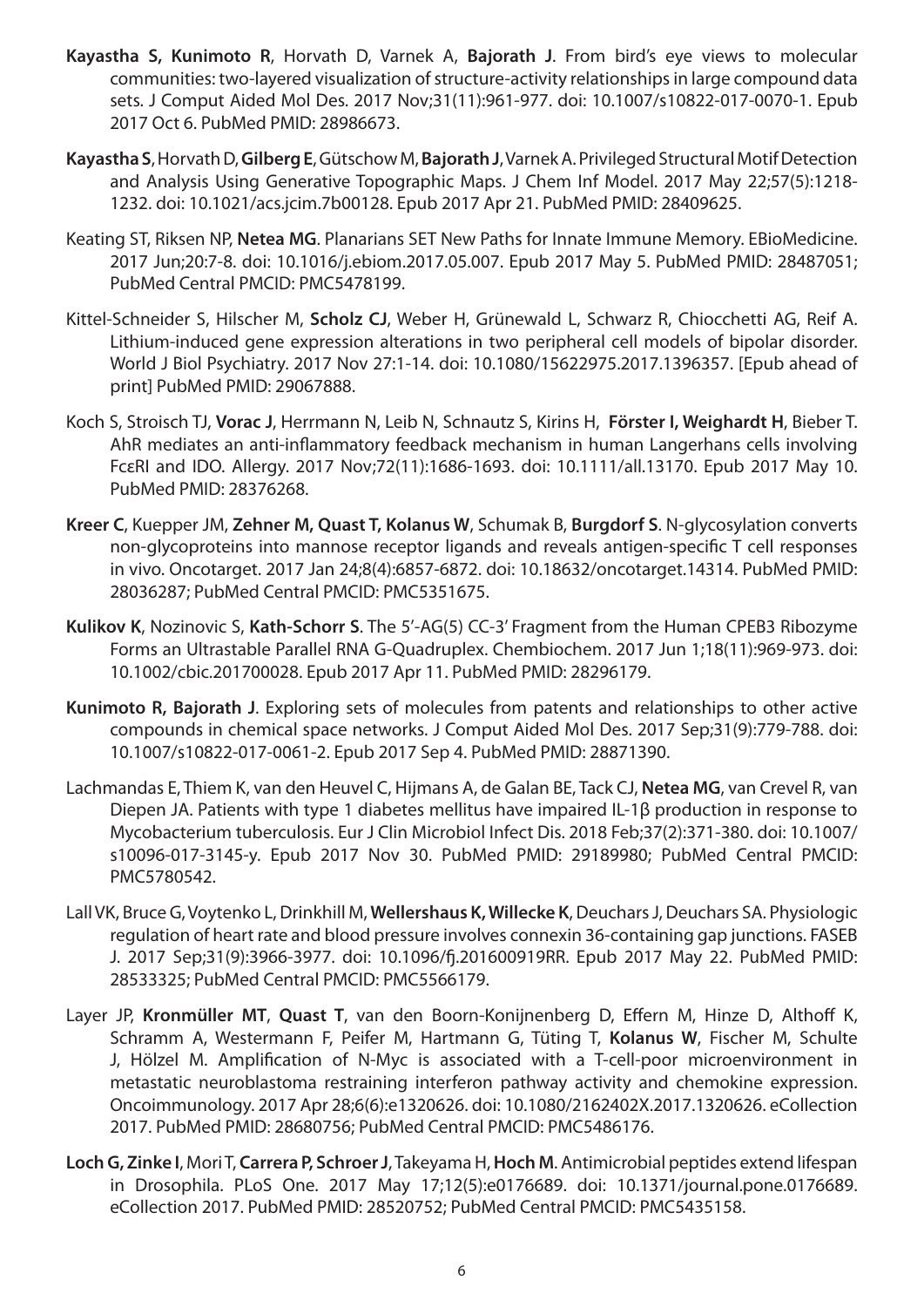- **Lünse CE, Mayer G**. Reporter Gene-Based Screening for TPP Riboswitch Activators. Methods Mol Biol. 2017;1520:227-235. doi: 10.1007/978-1-4939-6634-9\_13. PubMed PMID: 27873255.
- Maier A, Wu H, Cordasic N, Oefner P, Dietel B, **Thiele C**, Weidemann A, Eckardt KU, Warnecke C. Hypoxiainducible protein 2 Hig2/Hilpda mediates neutral lipid accumulation in macrophages and contributes to atherosclerosis in apolipoprotein E-deficient mice. FASEB J. 2017 Nov;31(11):4971- 4984. doi: 10.1096/fj.201700235R. Epub 2017 Jul 31. PubMed PMID: 28760743.
- McGovern N, Shin A, Low G, Low D, Duan K, Yao LJ, Msallam R, Low I, Shadan NB, Sumatoh HR, Soon E, Lum J, Mok E, Hubert S, See P, Kunxiang EH, Lee YH, Janela B, Choolani M, Mattar CNZ, Fan Y, Lim TKH, Chan DKH, Tan KK, Tam JKC, Schuster C, Elbe-Bürger A, Wang XN, Bigley V, Collin M, Haniffa M, **Schlitzer A**, Poidinger M, Albani S, Larbi A, Newell EW, Chan JKY, Ginhoux F. Human fetal dendritic cells promote prenatal T-cell immune suppression through arginase-2. Nature. 2017 Jun 29;546(7660):662-666. doi: 10.1038/nature22795. Epub 2017 Jun 14. PMID: 28614294
- **Merklinger E, Schloetel JG, Weber P, Batoulis H, Holz S, Karnowski N, Finke J, Lang T**. The packing density of a supramolecular membrane protein cluster is controlled by cytoplasmic interactions. Elife. 2017 Jul 19;6. pii: e20705. doi: 10.7554/eLife.20705. PubMed PMID: 28722652; PubMed Central PMCID: PMC5536946.
- **Miljković F, Kunimoto R, Bajorath J**. Identifying relationships between unrelated pharmaceutical target proteins on the basis of shared active compounds. Future Sci OA. 2017 Jun 1;3(3):FSO212. doi: 10.4155/fsoa-2017-0037. eCollection 2017 Aug. PubMed PMID: 28884009; PubMed Central PMCID: PMC5583696.
- **Mitroi DN, Karunakaran I**, Gräler M, Saba JD, Ehninger D, Ledesma MD, **van Echten-Deckert G**. SGPL1 (sphingosine phosphate lyase 1) modulates neuronal autophagy via phosphatidylethanolamine production. Autophagy. 2017 May 4;13(5):885-899. doi: 10.1080/15548627.2017.1291471. PubMed PMID: 28521611; PubMed Central PMCID: PMC5446076.
- **Miyao T**, Funatsu K, **Bajorath J**. Exploring differential evolution for inverse QSAR analysis. Version 2. F1000Res. 2017 Jul 31 [revised 2017 Jan 1];6. pii: Chem Inf Sci-1285. doi: 10.12688/ f1000research.12228.2. eCollection 2017. PubMed PMID: 28928936; PubMed Central PMCID: PMC5580410.
- Müller G, Berkenbosch T, Benningshof JC, **Stumpfe D, Bajorath J**. Charting Biologically Relevant Spirocyclic Compound Space. Chemistry. 2017 Jan 12;23(3):703-710. doi: 10.1002/chem.201604714. Epub 2016 Dec 5. PubMed PMID: 27859909.
- Netea-Maier RT, Smit JWA, **Netea MG**. Metabolic changes in tumor cells and tumor-associated macrophages: A mutual relationship. Cancer Lett. 2018 Jan 28;413:102-109. doi: 10.1016/j. canlet.2017.10.037. Epub 2017 Oct 27. Review. PubMed PMID: 29111350.
- Nguyen DTT, Richter D, Michel G, **Mitschka S, Kolanus W**, Cuevas E, Wulczyn FG. The ubiquitin ligase LIN41/TRIM71 targets p53 to antagonize cell death and differentiation pathways during stem cell differentiation. Cell Death Differ. 2017 Jun;24(6):1063-1078. doi: 10.1038/cdd.2017.54. Epub 2017 Apr 21. PubMed PMID: 28430184; PubMed Central PMCID: PMC5442473.
- Niazy N, Temme S, Bocuk D, Giesen C, König A, Temme N, Ziegfeld A, Gregers TF, Bakke O, **Lang T**, Eis-Hübinger AM, Koch N. Misdirection of endosomal trafficking mediated by herpes simplex virusencoded glycoprotein B. FASEB J. 2017 Apr;31(4):1650-1667. doi: 10.1096/fj.201600521R. Epub 2017 Jan 24. PubMed PMID: 28119397.
- Pesch YY, Riedel D, **Behr M**. Drosophila Chitinase 2 is expressed in chitin producing organs for cuticle formation. Arthropod Struct Dev. 2017 Jan;46(1):4-12. doi: 10.1016/j.asd.2016.11.002. Epub 2016 Nov 19. PubMed PMID: 27832982.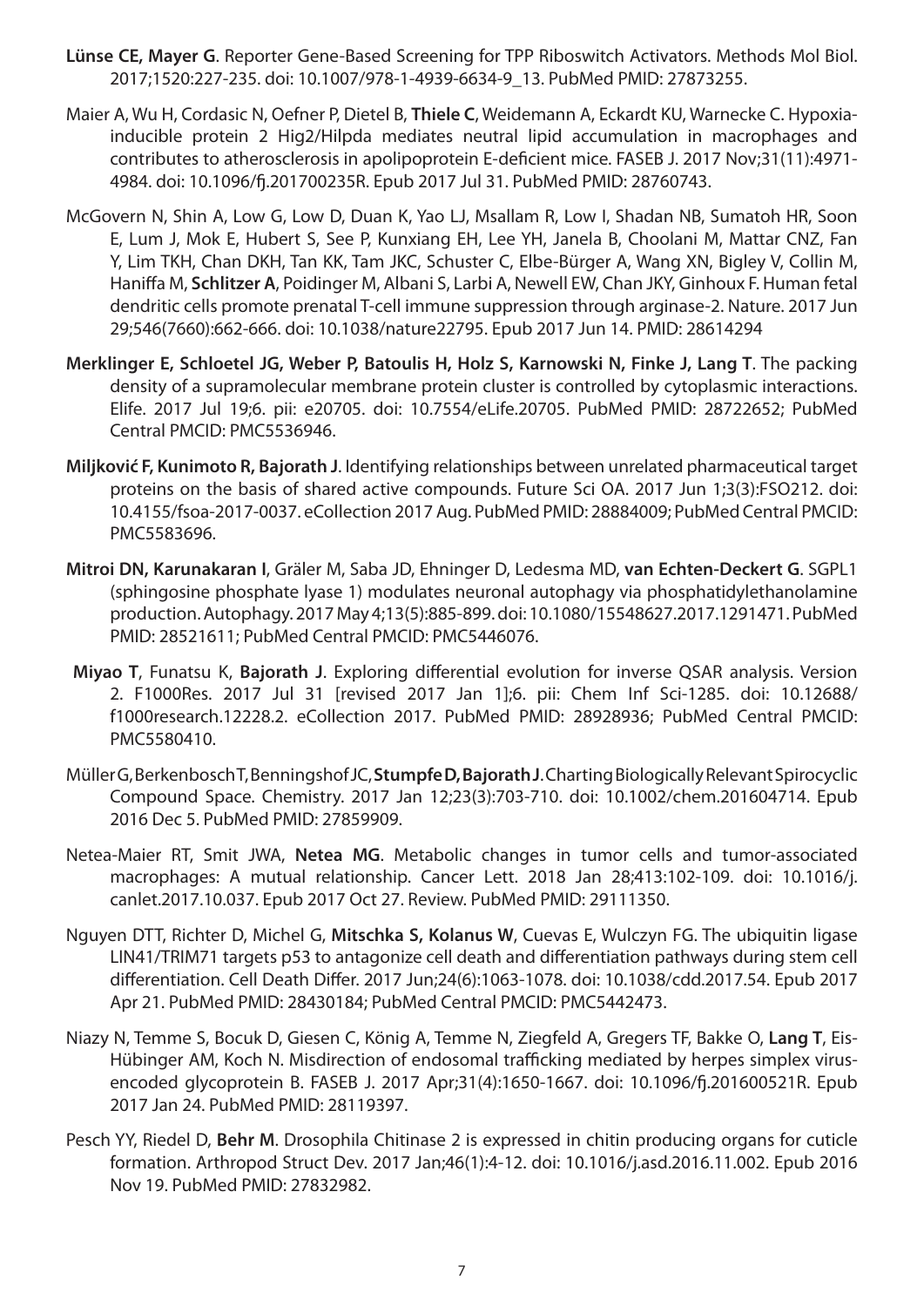- **Pfeiffer F, Rosenthal M, Siegl J, Ewers J, Mayer G**. Customised nucleic acid libraries for enhanced aptamer selection and performance. Curr Opin Biotechnol. 2017 Dec;48:111-118. doi: 10.1016/j. copbio.2017.03.026. Epub 2017 Apr 22. Review. PubMed PMID: 28437710.
- Pillaiyar T, Köse M, Sylvester K, **Weighardt H**, Thimm D, Borges G, **Förster I**, von Kügelgen I, Müller CE. Diindolylmethane Derivatives: Potent Agonists of the Immunostimulatory Orphan G Protein-Coupled Receptor GPR84. J Med Chem. 2017 May 11;60(9):3636-3655. doi: 10.1021/acs. jmedchem.6b01593. Epub 2017 May 1. PubMed PMID: 28406627.
- Popovic ZV, **Embgenbroich M**, Chessa F, Nordström V, Bonrouhi M, Hielscher T, Gretz N, Wang S, Mathow D, **Quast T, Schloetel JG, Kolanus W, Burgdorf S**, Gröne HJ. Hyperosmolarity impedes the cross-priming competence of dendritic cells in a TRIF-dependent manner. Sci Rep. 2017 Mar 22;7(1):311. doi: 10.1038/s41598-017-00434-y. PubMed PMID: 28331179; PubMed Central PMCID: PMC5428499.
- Press E, Alaga KC, Barr K, Shao Q, **Bosen F, Willecke K**, Laird DW. Disease-linked connexin26 S17F promotes volar skin abnormalities and mild wound healing defects in mice. Cell Death Dis. 2017 Jun 1;8(6):e2845. doi: 10.1038/cddis.2017.234. PubMed PMID: 28569788; PubMed Central PMCID: PMC5520893.
- Rabold K, **Netea MG**, Adema GJ, Netea-Maier RT. Cellular metabolism of tumor-associated macrophages - functional impact and consequences. FEBS Lett. 2017 Oct;591(19):3022-3041. doi: 10.1002/1873- 3468.12771. Epub 2017 Aug 11. Review. PubMed PMID: 28771701.
- Ranches G, Lukasser M, Schramek H, Ploner A, Stasyk T, Mayer G, **Mayer G**, Hüttenhofer A. In Vitro Selection of Cell-Internalizing DNA Aptamers in a Model System of Inflammatory Kidney Disease. Mol Ther Nucleic Acids. 2017 Sep 15;8:198-210. doi: 10.1016/j.omtn.2017.06.018. Epub 2017 Jun 27. PubMed PMID: 28918021; PubMed Central PMCID: PMC5504087.
- Reinhardt J, Landsberg J, Schmid-Burgk JL, Ramis BB, Bald T, Glodde N, Lopez-Ramos D, Young A, Ngiow SF, Nettersheim D, Schorle H, **Quast T, Kolanus W**, Schadendorf D, Long GV, Madore J, Scolyer RA, Ribas A, Smyth MJ, Tumeh PC, Tüting T, Hölzel M. MAPK Signaling and Inflammation Link Melanoma Phenotype Switching to Induction of CD73 during Immunotherapy. Cancer Res. 2017 Sep 1;77(17):4697-4709. doi: 10.1158/0008-5472.CAN-17-0395. Epub 2017 Jun 26. PubMed PMID: 28652246.
- **Richard M, Bauer R**, Tavosanis G, **Hoch M**. The gap junction protein Innexin3 is required for eye disc growth in Drosophila. Dev Biol. 2017 May 15;425(2):191-207. doi: 10.1016/j.ydbio.2017.04.001. Epub 2017 Apr 5. PubMed PMID: 28390801.
- **Rieck M, Kremser C**, Jobin K, Mettke E, Kurts C, Gräler M, **Willecke K, Kolanus W**. Ceramide synthase 2 facilitates S1P-dependent egress of thymocytes into the circulation in mice. Eur J Immunol. 2017 Apr;47(4):677-684. doi: 10.1002/eji.201646623. Epub 2017 Feb 27. PubMed PMID: 28198542.
- **Rodríguez-Pérez R, Vogt M, Bajorath J**. Influence of Varying Training Set Composition and Size on Support Vector Machine-Based Prediction of Active Compounds. J Chem Inf Model. 2017 Apr 24;57(4):710-716. doi: 10.1021/acs.jcim.7b00088. Epub 2017 Apr 10. PubMed PMID: 28376613; PubMed Central PMCID: PMC5417594.
- Ruland C, Renken H, Kuzmanov I, Fattahi Mehr A, Schwarte K, Cerina M, Herrmann A, Otte DM, Zimmer A, Schwab N, Meuth SG, Arolt V, Klotz L, **Förster I**, Scheu S, Alferink J. Chemokine CCL17 is expressed by dendritic cells in the CNS during experimental autoimmune encephalomyelitis and promotes pathogenesis of disease. Brain Behav Immun. 2017 Nov;66:382-393. doi: 10.1016/j.bbi.2017.06.010. Epub 2017 Jun 19. PubMed PMID: 28642092.
- Rungaldier S, Umlauf E, Mairhofer M, Salzer U, **Thiele C**, Prohaska R. Structure-function analysis of human stomatin: A mutation study. PLoS One. 2017 Jun 2;12(6):e0178646. doi: 10.1371/journal. pone.0178646. eCollection 2017. PubMed PMID: 28575093; PubMed Central PMCID: PMC5456319.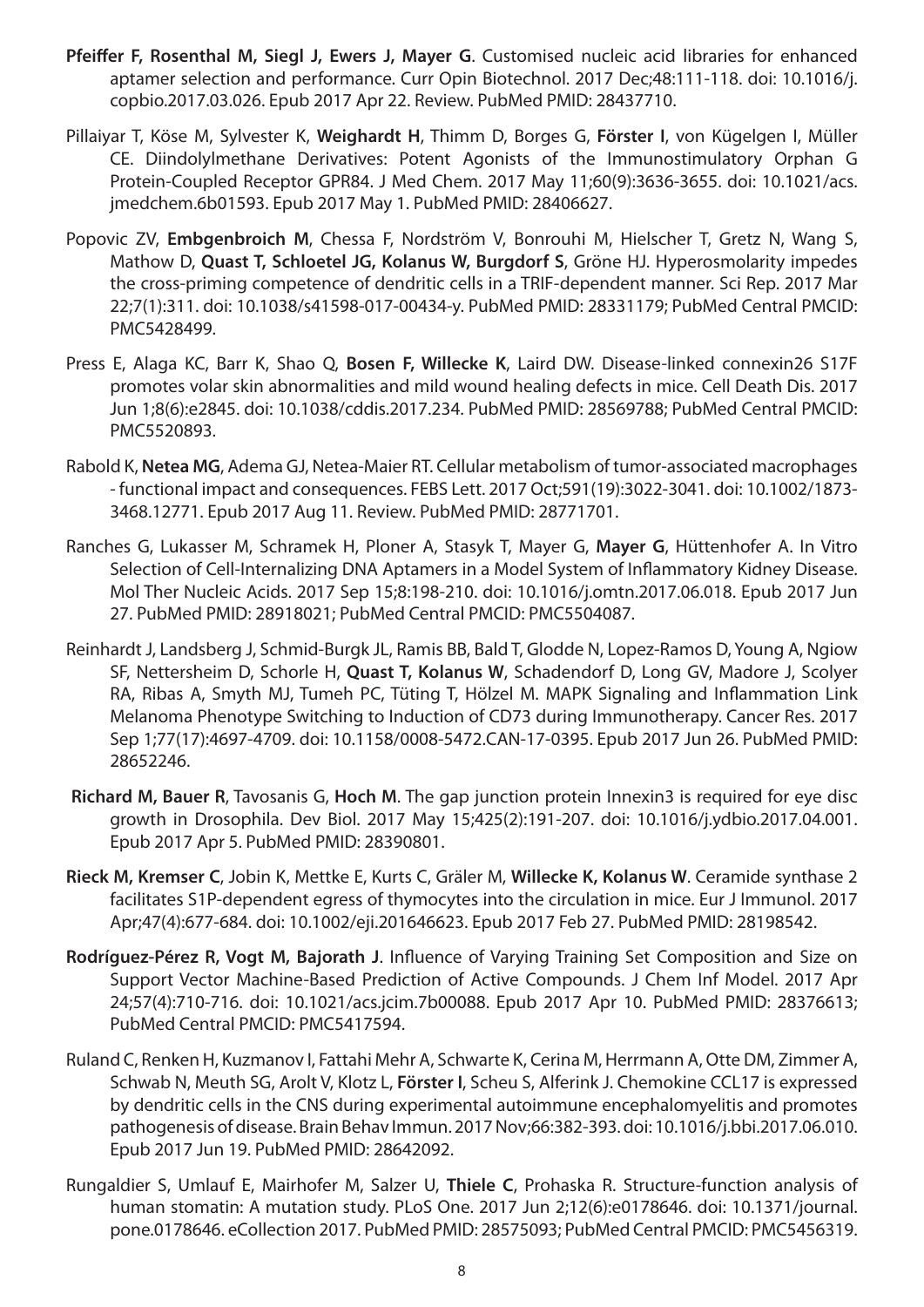- **Sander J, Schultze JL**, Yosef N. ImpulseDE: detection of differentially expressed genes in time series data using impulse models. Bioinformatics. 2017 Mar 1;33(5):757-759. doi: 10.1093/bioinformatics/ btw665. PubMed PMID: 27797772; PubMed Central PMCID: PMC5859984.
- **Sander J**, Schmidt SV, **Cirovic B**, McGovern N, **Papantonopoulou O, Hardt AL, Aschenbrenner AC, Kreer C, Quast T**, Xu AM, **Schmidleithner LM, Theis H**, Thi Huong LD, Sumatoh HRB, Lauterbach MAR, **Schulte-Schrepping J, Günther P, Xue J, Baßler K, Ulas T, Klee K, Katzmarski N, Herresthal S, Krebs W**, Martin B, Latz E, **Händler K, Kraut M, Kolanus W, Beyer M**, Falk CS, Wiegmann B, **Burgdorf S**, Melosh NA, Newell EW, Ginhoux F, **Schlitzer A, Schultze JL**. Cellular Differentiation of Human Monocytes Is Regulated by Time-Dependent Interleukin-4 Signaling and the Transcriptional Regulator NCOR2. Immunity. 2017 Dec 19;47(6):1051-1066.e12. doi: 10.1016/j.immuni.2017.11.024. PubMed PMID: 29262348; PubMed Central PMCID: PMC5772172.
- Sanyal A, Naumann J, Hoffmann LS, Chabowska-Kita A, Ehrlund A, **Schlitzer A**, Arner P, Blüher M, Pfeifer A, Interplay between Obesity-Induced Inflammation and cGMP Signaling in White Adipose Tissue. Cell Rep. 2017 Jan 3;18(1):225-236. doi: 10.1016/j.celrep.2016.12.028. Nimodipine fosters remyelination in a mouse model of multiple sclerosis and induces microglia-specific apoptosis.
- Schampel A, Volovitch O, Koeniger T, **Scholz CJ**, Jörg S, Linker RA, Wischmeyer E, Wunsch M, Hell JW, Ergün S, Kuerten S. Proc Natl Acad Sci U S A. 2017 Apr 18;114(16):E3295-E3304. doi: 10.1073/ pnas.1620052114. Epub 2017 Apr 5.
- Schonauer S, Körschen HG, **Penno A**, Rennhack A, **Breiden B, Sandhoff K**, Gutbrod K, Dörmann P, Raju DN, Haberkant P, Gerl MJ, Brügger B, Zigdon H, Vardi A, Futerman AH, **Thiele C**, Wachten D. Identification of a feedback loop involving β-glucosidase 2 and its product sphingosine sheds light on the molecular mechanisms in Gaucher disease. J Biol Chem. 2017 Apr 14;292(15):6177- 6189. doi: 10.1074/jbc.M116.762831. Epub 2017 Mar 3. PubMed PMID: 28258214; PubMed Central PMCID: PMC5391749.
- **Schoofs A, Hückesfeld S, Pankratz MJ**. Serotonergic network in the subesophageal zone modulates the motor pattern for food intake in Drosophila. J Insect Physiol. 2017 Jul 19. pii: S0022-1910(17)30115- 4. doi: 10.1016/j.jinsphys.2017.07.007. [Epub ahead of print] PubMed PMID: 28735009.
- **Schultze JL**. Chromatin Remodeling in Monocyte and Macrophage Activation. Adv Protein Chem Struct Biol. 2017;106:1-15. doi: 10.1016/bs.apcsb.2016.09.001. Epub 2016 Oct 18. Review. PubMed PMID: 28057208.
- **Schüller A, Matzner D, Lünse CE**, Wittmann V, Schumacher C, Unsleber S, Brötz-Oesterhelt H, Mayer C, Bierbaum G, **Mayer G**. Activation of the glmS Ribozyme Confers Bacterial Growth Inhibition. Chembiochem. 2017 Mar 2;18(5):435-440. doi: 10.1002/cbic.201600491. Epub 2017 Jan 30. PubMed PMID: 28012261.
- See P, Dutertre CA, Chen J, **Günther P**, McGovern N, Irac SE, Gunawan M, **Beyer M, Händler K**, Duan K, Sumatoh HRB, Ruffin N, Jouve M, Gea-Mallorquí E, Hennekam RCM, Lim T, Yip CC, Wen M, Malleret B, Low I, Shadan NB, Fen CFS, Tay A, Lum J, Zolezzi F, Larbi A, Poidinger M, Chan JKY, Chen Q, Rénia L, Haniffa M, Benaroch P, **Schlitzer A, Schultze JL**, Newell EW, Ginhoux F. Mapping the human DC lineage through the integration of high-dimensional techniques. Science. 2017 Jun 9;356(6342). pii: eaag3009. doi: 10.1126/science.aag3009. Epub 2017 May 4. PubMed PMID: 28473638.
- **Sellin J, Schulze H, Paradis M, Gosejacob D**, Papan C, Shevchenko A, Psathaki OE, Paululat A, **Thielisch M, Sandhoff K, Hoch M**. Characterization of Drosophila Saposin-related mutants as a model for lysosomal sphingolipid storage diseases. Dis Model Mech. 2017 Jun 1;10(6):737-750. doi: 10.1242/ dmm.027953. Epub 2017 Apr 7. PubMed PMID: 28389479; PubMed Central PMCID: PMC5483003.
- Seyfried P, **Eiden L**, Grebenovsky N, **Mayer G**, Heckel A. Photo-Tethers for the (Multi-)Cyclic, Conformational Caging of Long Oligonucleotides. Angew Chem Int Ed Engl. 2017 Jan 2;56(1):359-363. doi: 10.1002/ anie.201610025. PubMed PMID: 27897376.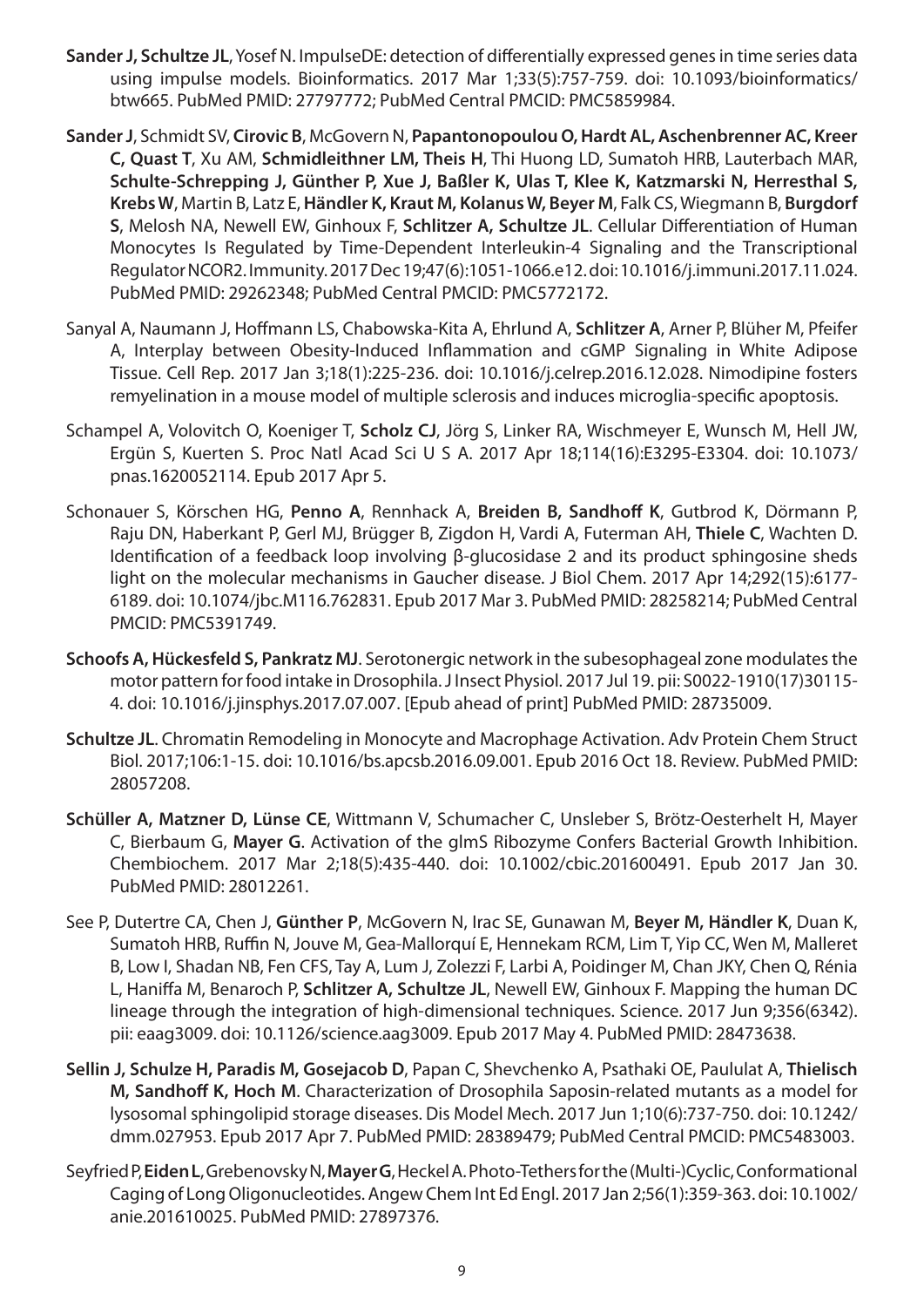- Steinert A, Linas I, Kaya B, **Ibrahim M, Schlitzer A**, Hruz P, Radulovic K, Terracciano L, Macpherson AJ, Niess JH. The Stimulation of Macrophages with TLR Ligands Supports Increased IL-19 Expression in Inflammatory Bowel Disease Patients and in Colitis Models. J Immunol. 2017 Oct 1;199(7):2570- 2584. doi: 10.4049/jimmunol.1700350. Epub 2017 Sep 1. PMID: 28864472
- Stienstra R, Netea-Maier RT, Riksen NP, Joosten LAB, **Netea MG**. Specific and Complex Reprogramming of Cellular Metabolism in Myeloid Cells during Innate Immune Responses. Cell Metab. 2017 Jul 5;26(1):142-156. doi: 10.1016/j.cmet.2017.06.001. Review. PubMed PMID: 28683282.
- Surendar J, **Indulekha K**, Hoerauf A, Hübner MP. Immunomodulation by helminths: Similar impact on type 1 and type 2 diabetes? Parasite Immunol. 2017 May;39(5). doi: 10.1111/pim.12401. Epub 2016 Dec 15. Review. PubMed PMID: 27862000.
- **Surendran S, Hückesfeld S, Wäschle B, Pankratz MJ**. Pathogen-induced food evasion behavior in Drosophila larvae. J Exp Biol. 2017 May 15;220(Pt 10):1774-1780. doi: 10.1242/jeb.153395. Epub 2017 Mar 2. PubMed PMID: 28254879.
- Thion MS, Low D, Silvin A, Chen J, Grisel P, **Schulte-Schrepping J**, Blecher R, **Ulas T**, Squarzoni P, Hoeffel G, Coulpier F, Siopi E, **David FS**, **Scholz C**, Shihui F, Lum J, Amoyo AA, Larbi A, Poidinger M, Buttgereit A, Lledo PM, Greter M, Chan JKY, Amit I, **Beyer M, Schultze JL, Schlitzer A**, Pettersson S, Ginhoux F, Garel S. Microbiome Influences Prenatal and Adult Microglia in a Sex-Specific Manner. Cell. 2018 Jan 25;172(3):500-516.e16. doi: 10.1016/j.cell.2017.11.042. Epub 2017 Dec 21. PubMed PMID: 29275859; PubMed Central PMCID: PMC5786503.
- **Ulas T**, Pirr S, Fehlhaber B, Bickes MS, Loof TG, Vogl T, Mellinger L, Heinemann AS, Burgmann J, Schöning J, Schreek S, Pfeifer S, Reuner F, Völlger L, Stanulla M, von Köckritz-Blickwede M, Glander S, Barczyk-Kahlert K, von Kaisenberg CS, Friesenhagen J, Fischer-Riepe L, Zenker S, **Schultze JL**, Roth J, Viemann D. S100-alarmin-induced innate immune programming protects newborn infants from sepsis. Nat Immunol. 2017 May 1. doi: 10.1038/ni.3745. [Epub ahead of print]100: Valero J, Lohmann F, Famulok M. Interlocked DNA topologies for nanotechnology. Curr Opin Biotechnol. 2017 Dec;48:159-167. doi: 10.1016/j.copbio.2017.04.002. Epub 2017 May 12. Review. PubMed PMID: 28505598.
- **Valero J, Lohmann F, Famulok M**. Interlocked DNA topologies for nanotechnology. Curr Opin Biotechnol. 2017 May 12;48:159-167. doi: 10.1016/j.copbio.2017.04.002. [Epub ahead of print] Review. PMID: 28505598
- van der Heijden CDCC, Noz MP, Joosten LAB, **Netea MG**, Riksen NP, Keating ST. Epigenetics and Trained Immunity. Antioxid Redox Signal. 2017 Nov 21. doi: 10.1089/ars.2017.7310. [Epub ahead of print] PubMed PMID: 28978221.
- Vienken H, Mabrouki N, Grabau K, Claas RF, Rudowski A, Schömel N, Pfeilschifter J, Lütjohann D, **van Echten-Deckert G**, Meyer Zu Heringdorf D. Characterization of cholesterol homeostasis in sphingosine-1-phosphate lyase-deficient fibroblasts reveals a Niemann-Pick disease type C-like phenotype with enhanced lysosomal Ca(2+) storage. Sci Rep. 2017 Mar 6;7:43575. doi: 10.1038/ srep43575. PubMed PMID: 28262793; PubMed Central PMCID: PMC5337937.
- **Weber P, Batoulis H**, Rink KM, **Dahlhoff S**, **Pinkwart K**, Söllner TH, **Lang T**. Electrostatic anchoring precedes stable membrane attachment of SNAP25/SNAP23 to the plasma membrane. Elife. 2017 Feb 27;6. pii: e19394. doi: 10.7554/eLife.19394. PubMed PMID: 28240595; PubMed Central PMCID: PMC5362264.
- Wiemann J, Yang TR, **Sander PN**, Schneider M, Engeser M, **Kath-Schorr S**, Müller CE, Sander PM. Dinosaur origin of egg color: oviraptors laid blue-green eggs. PeerJ. 2017 Aug 29;5:e3706. doi: 10.7717/ peerj.3706. eCollection 2017. PubMed PMID: 28875070; PubMed Central PMCID: PMC5580385.